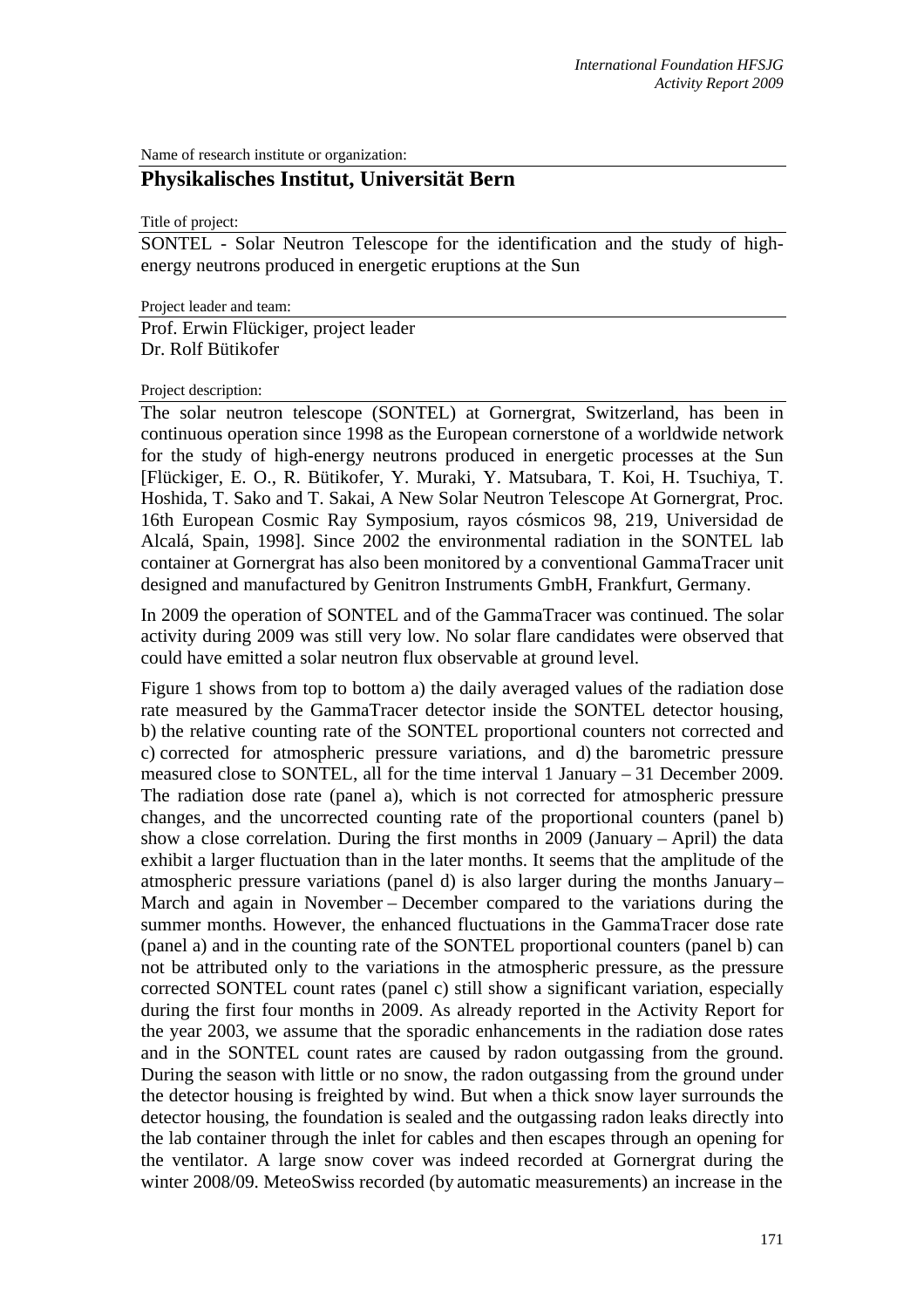

Figure 1: GammaTracer and SONTEL measurements at Gornergrat in the time interval 1 January – 31 December 2009: a) daily averaged values of the radiation dose rate measured by the GammaTracer detector inside the SONTEL lab container, b) relative counting rate of the SONTEL proportional counters not corrected and c) corrected for the atmospheric pressure effect, and d) barometric pressure measured close to the SONTEL detector.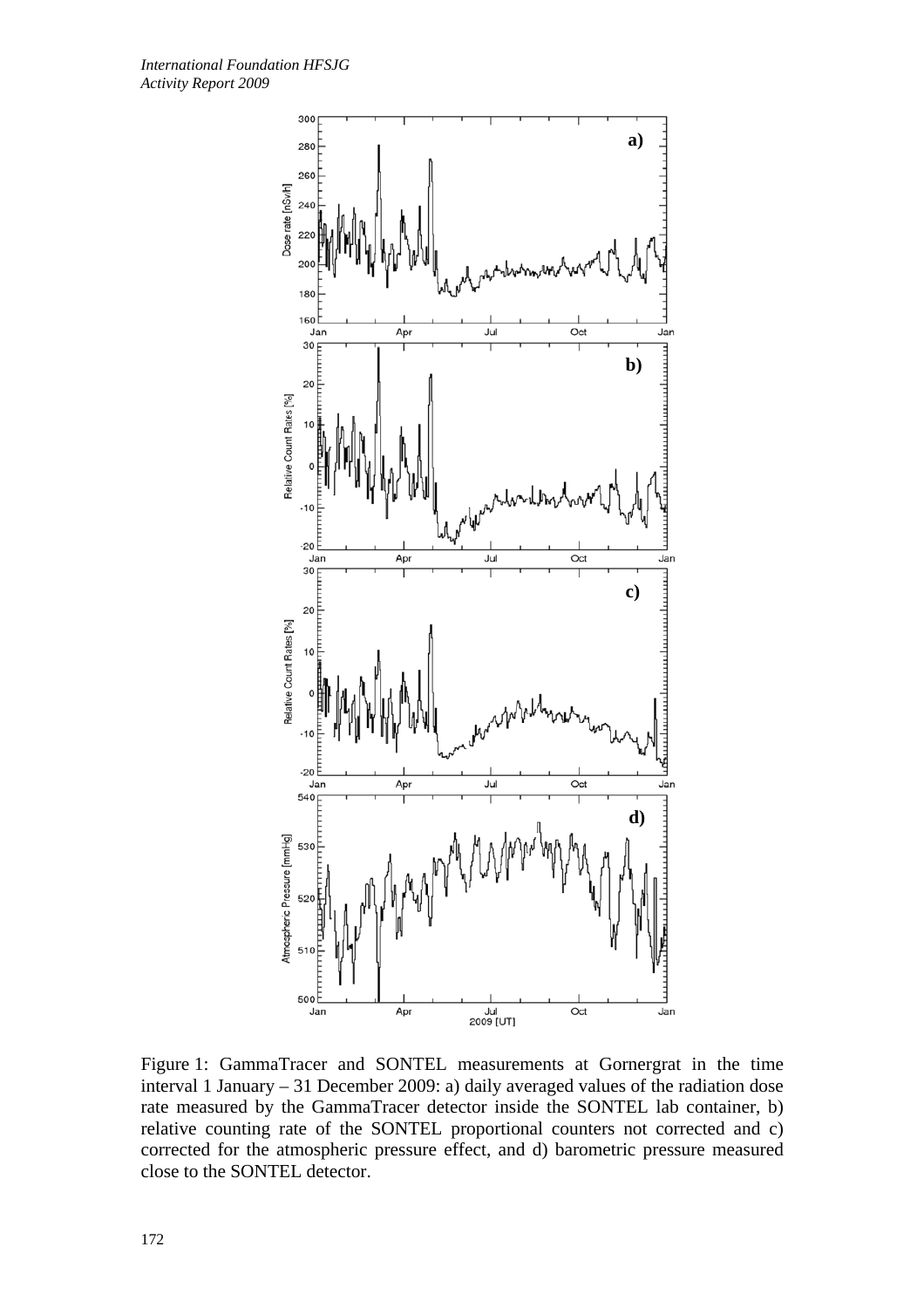snow depth of almost 50 cm between 4 and 5 March 2009, and a further increase by about 90 cm between 26 and 28 April 2009. Both time intervals correlate with large peaks in the radiation dose rate (panel a) and in the count rates of the SONTEL proportional counters (panels b and c). The highest snow depth at Gornergrat in 2009 was measured on 28 April with 330 cm. After this date the snow cover decreased linearly with time until the beginning of July. These meteo observations support our hypothesis that the observed peaks in the radiation dose rates and in the counting rates of the SONTEL proportional counters were caused by radon entering into the lab container.

Key words:

Astrophysics, cosmic rays, solar neutrons

Internet data bases:

Physikalisches Institut Universität Bern

Collaborating partners/networks:

Prof. Y. Matsubara, Dr. T. Sako, Dr. S. Masuda, Solar Terrestrial Environment Laboratory, Nagoya University, Nagoya 464-8601, Japan

Prof. Y Muraki, Konan University, Nada-ku, Kobe 657-0000, Japan

T. Sakai; Physical Science Lab., College of Industrial Technology, Nihon University, 2-11-1 Shinei, Narashino-shi, Chiba 275-0005, Japan

Prof. A. Chilingarian, Cosmic Ray Divison, Yerevan Physics Institute, Yerevan, 375036, Armenia

Scientific publications and public outreach 2009:

## **Conference papers**

Matsubara, Y., Y. Muraki, T. Sako, Y. Itow, T. Sakai, S. Shibata, T. Yuda, M. Ohnishi, H. Tsuchiya, Y. Katayose, K. Namikawa, R. Ogasawara, Y. Mizumoto, F. Kakimoto, Y. Tsunsada, K. Watanabe, E. Flückiger, R. Bütikofer, A. Chilingarian, G. Hovsepyan, Y. Tan, J.L. Zhan, R. Ticona, W. Tavera, P. Miranda, J. Valdes-Galicia, L.X. Gonzalez, A. Hurtado, and O. Musalem, Status of the world-wide network of solar neutron telescopes in solar cycle 24, 31<sup>st</sup> International Cosmic Ray Conference, Lodz, Poland, 7-15 July 2009, In Conference Proceedings, 2009.

Address:

Physikalisches Institut Universität Bern Sidlerstrasse 5 CH-3012 Bern

Contacts:

Rolf Bütikofer Tel.: +41 31 631 4058 Fax: +41 31 631 4405 e-mail: rolf.buetikofer@space.unibe.ch URL: http://cosray.unibe.ch/detectors/sontel/sontel.html